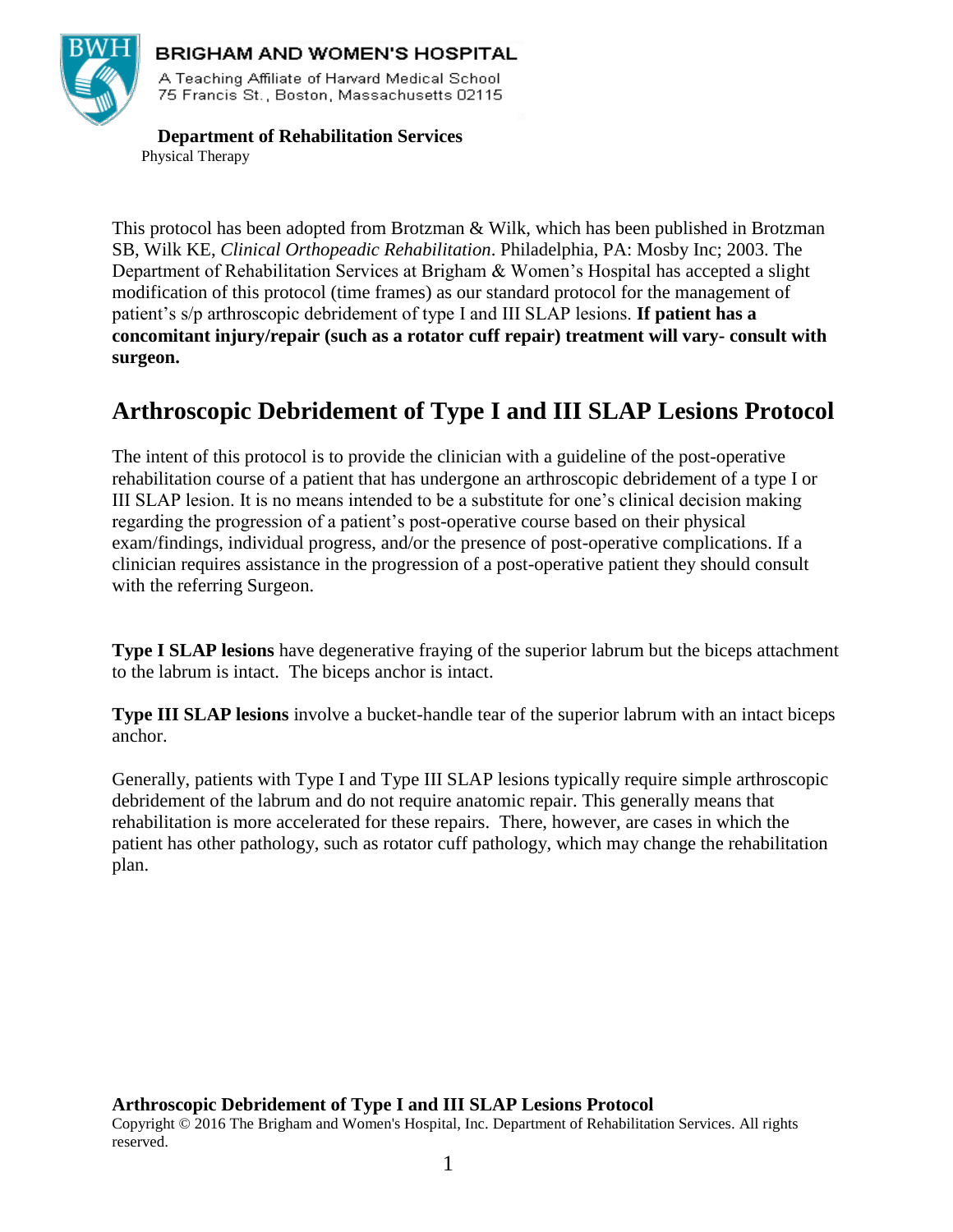**Progression to the next phase based on Clinical Criteria and/or Time Frames as Appropriate.**

# **Phase I – Motion Phase (Day 1-14):**

#### **Goals:**

- Re-establish nonpainful range of motion (ROM)
- Minimize muscular atrophy
- Decrease pain/inflammation

### **Sling**

• Patient will be in a sling for 3-4 days postoperatively for comfort.

#### **Passive range of motion/active assisted range of motion (PROM/AAROM)**

- Pendulums
- Pulleys (begin when patient has adequate glenohumeral elevation:  $90-110^{\circ}$ )
- Cane exercises
	- flexion/extension
	- abduction/abduction
	- External rotation/internal rotation (ER/IR) (begin at  $0^{\circ}$  abduction, progress to 45 $^{\circ}$ , then 90°)
- Self-stretches (capsular stretches)

#### **Strengthening**

- Isometrics
- **No biceps isometrics for five to seven days postoperative**
- May initiate band exercises for ER/IR at  $0^{\circ}$  abduction late phase (seven to 10 days postoperative)

#### **Decrease pain and inflammation**

• Ice, medication, modalities

#### **Criteria to progress to phase II**

- Full PROM
- Minimal pain and tenderness

# **Phase II – intermediate phase (weeks 2-4)**

#### **Goals**

- Enhance muscular strength
- Normalize arthrokinematics
- Improve neuromuscular control of shoulder complex

# **Week 2:**

• Begin AROM all directions to tolerance

### **Arthroscopic Debridement of Type I and III SLAP Lesions Protocol**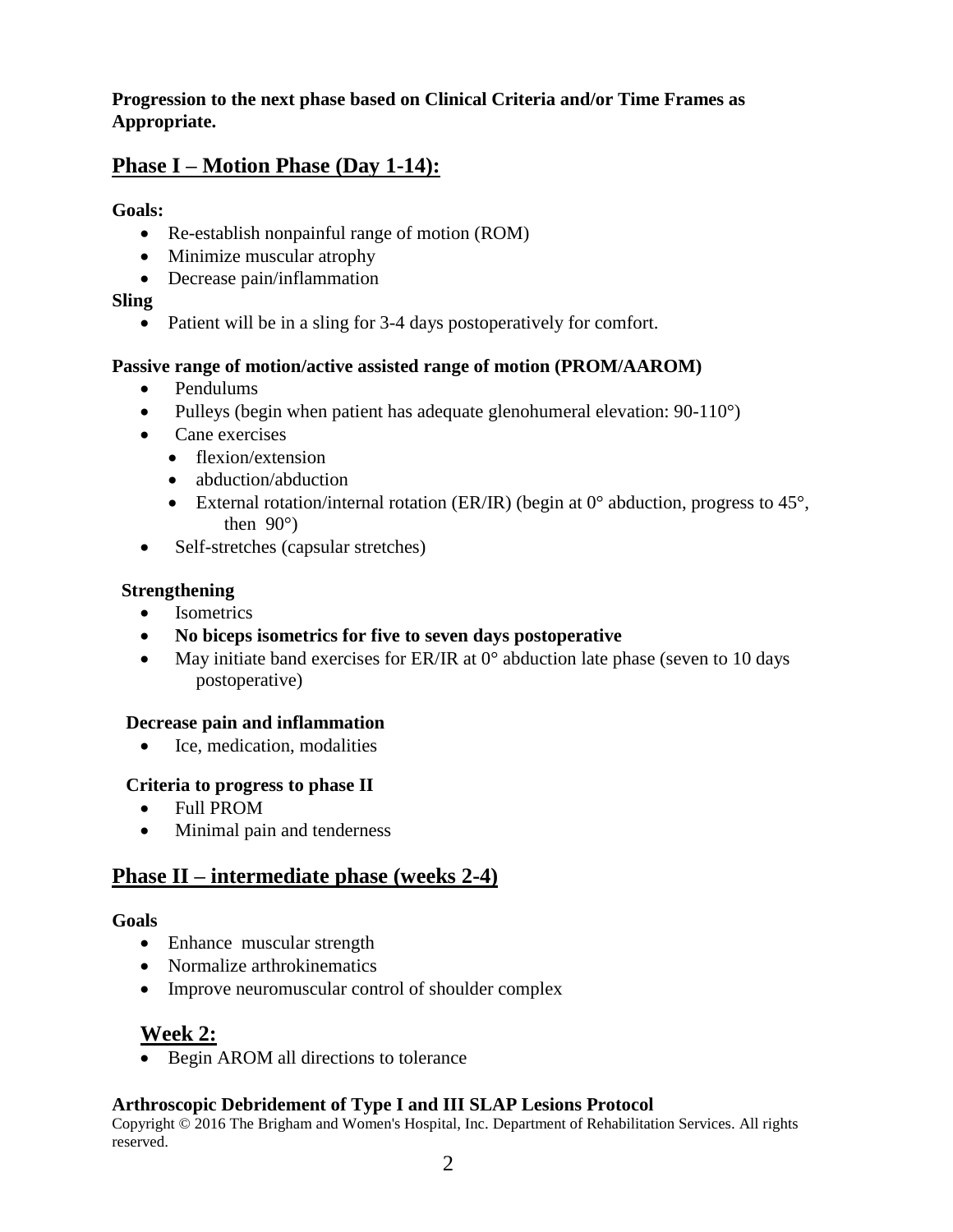# **Week 3:**

## **Exercises**

- Initiate isotonic program for shoulder and scapulothoracic musculature with dumbbells as appropriate
	- -resisted ER/IR at 0° abduction
	- -sidelying ER, abduction, horizontal abduction and adduction
	- -prone rowing
	- -PNF manual resistance with dynamic stabilization

## **Normalize arthrokinematics of shoulder complex**

- Joint mobilization
- Continue stretching of shoulder (ER/IR at 90° of abduction)
- Initiate neuromuscular control exercises
- Initiate proprioception training
- Initiate trunk exercises
- Initiate UE endurance exercises

## **Decrease pain/inflammation**

• Continue use of modalities prn

# **Week 4:**

## **Exercises**

- Begin Thrower's ten program (see protocol)
- Emphasis on rotator cuff and scapular strengthening
- Dynamic stabilization drills

## **Criteria to enter phase III**

- Full nonpainful AROM and PROM
- No pain or tenderness
- $\bullet$  4+/5 strength in deltoid and rotator cuff

## **Phase III dynamic strengthening phase, advanced strengthening phase (week 5-7)**

### **Goals**

- Enhance strength, power, and endurance
- Enhance neuromuscular control
- Begin gentle sport specific preparation activities

### **Exercises**

• Continue thrower's ten program (see thrower's ten protocol)

## **Arthroscopic Debridement of Type I and III SLAP Lesions Protocol**